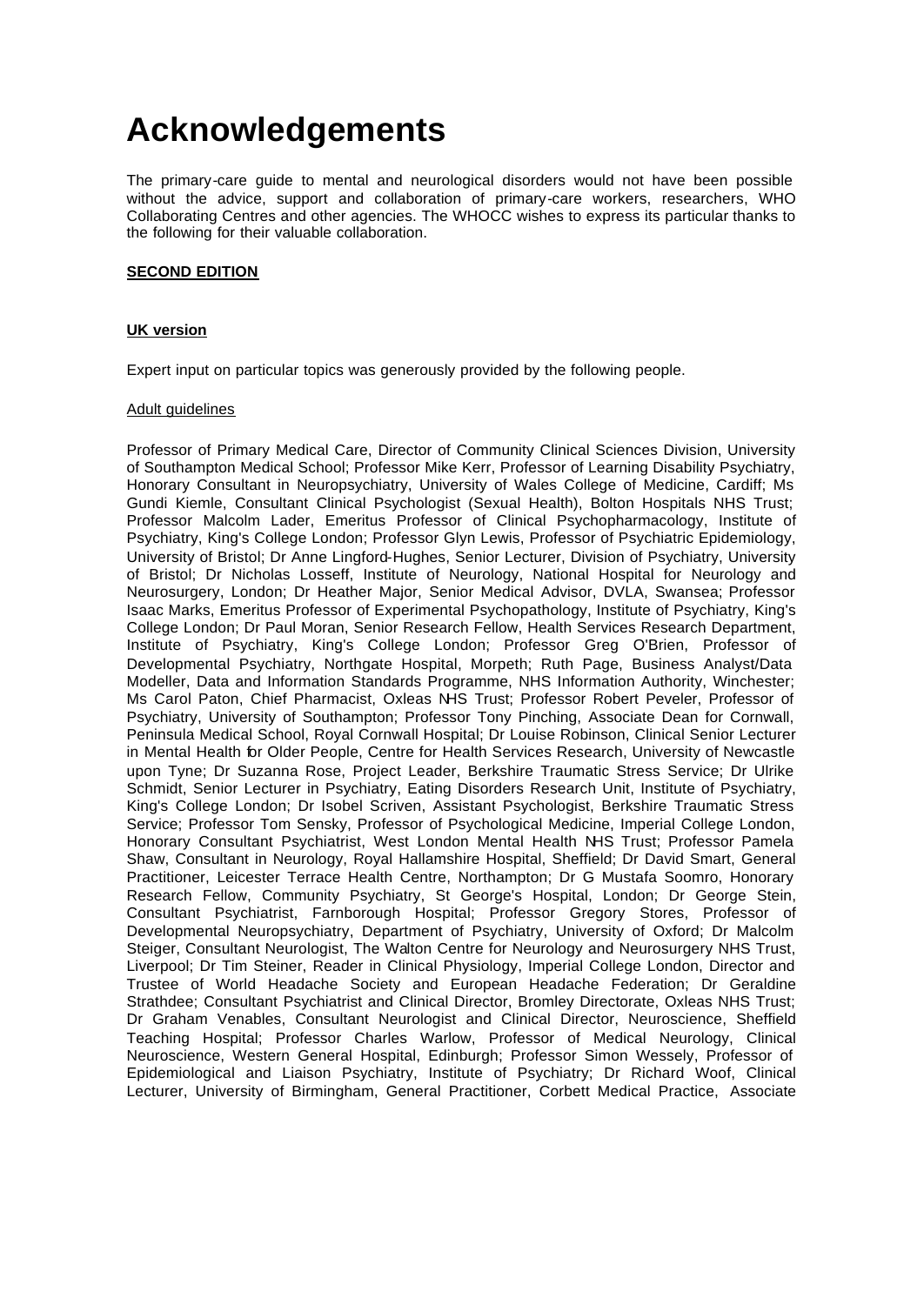Specialist, St Richard's Hospice, Worcester; Professor AH Young, School of Neurology, Neurobiology and Psychiatry, The Royal Victoria Infirmary, Newcastle-upon-Tyne.

#### Child and adolescent guidelines

Professor Anthony Bailey, Cheryl and Reece Scott Professor of Psychiatry, University Section of Child and Adolescent Psychiatry, Park Hospital, Oxford; Dr Michael Bannon, Consultant Paediatrician, Northwick Park Hospital, Associate Dean in Postgraduate Medicine, London Deanery; Dr Dora Black, Honorary Consultant Child and Adolescent Psychiatrist, Traumatic Stress Clinic, London; Professor Yvonne Carter, Head of Division of Community Sciences, Barts & The London; Dr Sam Cartwright- Hatton, NHS Executive Research Fellow, University of Manchester Department of Child and Adolescent Psychiatry, Professor Ilana Crome, Academic Director of Psychiatry and Professor of Addiction Psychiatry, Keele University Medical School; Dr Mina Fazel, Warneford Hospital, Oxford; Dr Gillian Forrest, Senior Research Fellow, Section of Child and Adolescent Psychiatry, Oxford University; Professor Elena Garralda, Professor in Child and Adolescent Psychiatry, Imperial College School of Medicine, London; Dr Danya Glaser, Consultant in Child and Adolescent Psychiatry, Great Ormond Street Hospital, London; Professor Ian Goodyer, Professor of Child and Adolescent Psychiatry, Section of Developmental Psychiatry, University of Cambridge; Professor Richard Harrington, Professor of Child and Adolescent Psychiatry, Royal Manchester Children's Hospital; Professor Peter Hill, Department of Psychological Medicine, Great Ormond Street Hospital; Professor Chris Hollis, Head of Division of Psychiatry, University of Nottingham; Dr Lionel Jacobson, Honorary Lecturer, Department of General Practice, University of Wales College of Medicine; Ms Claire Norton, Senior Pharmacist, Birmingham Children's Hospital; Dr Paul Ramchandani, MRC Training Fellow in Health Services Research, University of Oxford Department of Psychiatry; Dr Gill Salmon, Consultant Child and Adolescent Psychiatrist, Trehafod Child and Adolescent Clinic; Dr Stephen Scott, Reader in Child Health and Behaviour, King's College London, Consultant Child and Adolescent Psychiatrist, Maudsley Hospital; Dr Mima Simic, Child and Adolescent Eating Disorders Team, Institute of Psychiatry, King's College London; Dr TI Williams, Consultant Clinical Psychologist, Berkshire Healthcare NHS Trust, Visiting Research Fellow, School of Psychology, University of Reading

## **UK National Editorial Team**

Professor Edzard Ernst, Professor of Complementary Medicine, Institute of Health and Social Care Research, Peninsula Medical School, Exeter; Professor Rachel Jenkins, Director, WHO Collaborating Centre for Research and Training for Mental Health, Institute of Psychiatry; Dr Barry Lewis, Associate Director Postgraduate GP Education, University of Manchester, General Practitioner, Castleton Health Centre, Rochdale; Dr Albert Persaud, Director of Black and Ethnic Minority R&D Group, Department of Health, London; Professor Debbie Sharp, Professor of Primary Health Care, University of Bristol; Professor Eric Taylor, Professor of Child and Adolescent Psychiatry, Department of Child and Adolescent Psychiatry, Institute of Psychiatry; Jim Thompson, Director, Depression Alliance; Professor André Tylee, Professor of Primary Care Mental Health, Institute of Psychiatry, Chair of the Primary Care Board, NIMHE, Editor, Primary Care Mental Health; Professor Charles Warlow, Professor of Medical Neurology, Clinical Neurosciences, Western General Hospital, Edinburgh.

## **UK National Consensus Groups**

#### Adult guidelines

Ms Melanie Atkinson, Primary Care Mental Health Worker, West Sussex Health & Social Care Trust; Professor Terry Brugha, Professor of Psychiatry, Section of Social and Epidemiological Psychiatry, University of Leicester; Dr Eleanor Cole, Consultant Psychiatrist, South London & Maudsley NHS Trust; Dr Michael Farrell, Senior Lecturer and Consultant Psychiatrist, National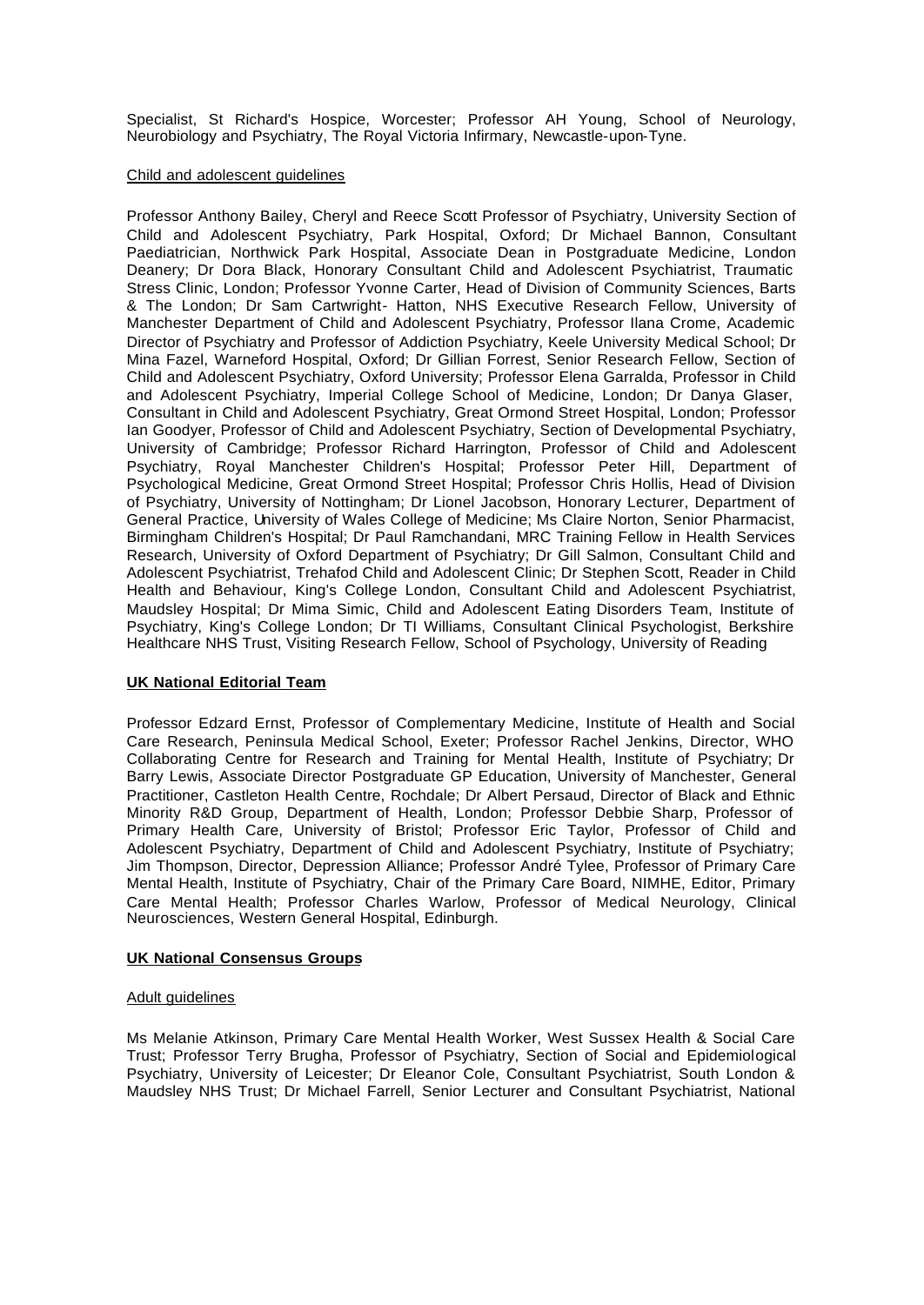Addiction Centre, Institute of Psychiatry and South London & Maudsley NHS Trust; Dr Mark Gabbay, Senior Lecturer in General Practice, University of Liverpool; Professor Rachel Jenkins, Director, WHO Collaborating Centre for Research and Training for Mental Health, Institute of Psychiatry; Professor Tony Kendrick, Professor of Primary Care, Department of Primary Medical Care, University of Southampton; Dr Sue Lamerton, Specialist Registrar in Treatment of Addictions, Gloucester Partnership Trust; Dr Helen Lester, Senior Lecturer in Primary Care, Department of Primary Care, University of Birmingham; Dr Barry Lewis, Associate Director Postgraduate GP Education, University of Manchester, General Practitioner, Castleton Health Centre, Rochdale; Professor Glyn Lewis, Professor of Psychiatric Epidemiology, University of Bristol; Professor Isaac Marks, Emeritus Professor of Experimental Psychopathology, King's College London; Dr Dele Olajide, Consultant Psychiatrist, Maudsley Hospital and Honorary Senior Lecturer, Institute of Psychiatry; Dr Sue Plummer, MRC Fellow in Health Services Research, Institute of Psychiatry, King's College London; Professor Tom Sensky, Professor of Psychological Medicine, Imperial College London, Honorary Consultant Psychiatrist, West London Mental Health NHS Trust: Professor Debbie Sharp, Professor of Primary Health Care. University of Bristol; Dr David Shiers, Primary Care Lead, NIMHE, West Midlands, General Practitioner, North Staffordshire; Jim Thompson, Director, Depression Alliance; Professor Nigel Wellman, Professor of Health and Human Sciences, Thames Valley University & Consultant Nurse, Berkshire Healthcare NHS Trust; Professor Simon Wessely, Professor of Epidemiological and Liaison Psychiatry, Institute of Psychiatry; Dr Richard Woof, Clinical Lecturer, University of Birmingham, General Practitioner, Corbett Medical Practice, Associate Specialist, St Richard's Hospice, Worcester

# Child and adolescent guidelines

Professor Elena Garralda, Professor in Child and Adolescent Psychiatry, Imperial College School of Medicine, London; Professor Richard Harrington, Department of Child Health and Adolescent Psychiatry, Royal Manchester Children's Hospital; Dr Danya Glaser, Consultant Child and Adolescent Psychiatrist, Great Ormond Street Hospital; Professor Robert Goodman, Professor of Brain and Behavioural Medicine, Institute of Psychiatry; Dr John James, Consultant to the Institute for Health Sector Development, London; Dr Barry Lewis, Associate Director Postgraduate GP Education, University of Manchester, General Practitioner, Castleton Health Centre, Rochdale; Dr Quentin Spender, Consultant and Senior Lecturer in Child and Adolescent Psychiatry, West Sussex Health and Social Care NHS Trust and St George's Hospital Medical School, London; Professor Eric Taylor, Professor of Child and Adolescent Psychiatry, Department of Child and Adolescent Psychiatry, Institute of Psychiatry; Mr Mervyn Townley, Consultant Nurse, CAMHS, Gwent NHS Trust

## **Commentators**

## Adult guidelines

Professor Johan A. Aarli, Professor of Neurology, Chairman, Department of Clinical Neurosciences, University of Bergen, Liaison Officer to FRO and to WHO; Dr Shakeel Ahmad, Consultant General, Adult and Neuropsychiatry; Mary Baker, President of Parkinson's Disease Association, President of the European Federation of Neurological Associations, Vice President of the European Brain Council; Dr Anthony Bateman, Consultant Psychiatrist in Psychotherapy/Honorary Senior Lecturer, Royal Free and University College Medical School, London; Professor Dinesh Bhugra, Professor of Mental Health and Cultural Diversity, Institute of Psychiatry; Dr MF Boyle, General Practitioner, The Health Centre, Linlithgow; Professor Julian Bogousslavsky, Chairman, Department of Neurology, Lausanne, President-Elect, International Stroke Society; Professor Alistair Burns, Professor of Mental Health in the Elderly, Withington Hospital; Professor Chris Butler, Professor of Primary Care Medicine, Department of General Practice, University of Wales College of Medicine; Dr Richard Byng, Honorary Lecturer in General Practice and Primary Care, GKT, King's College, London; Professor David Clark, Professor of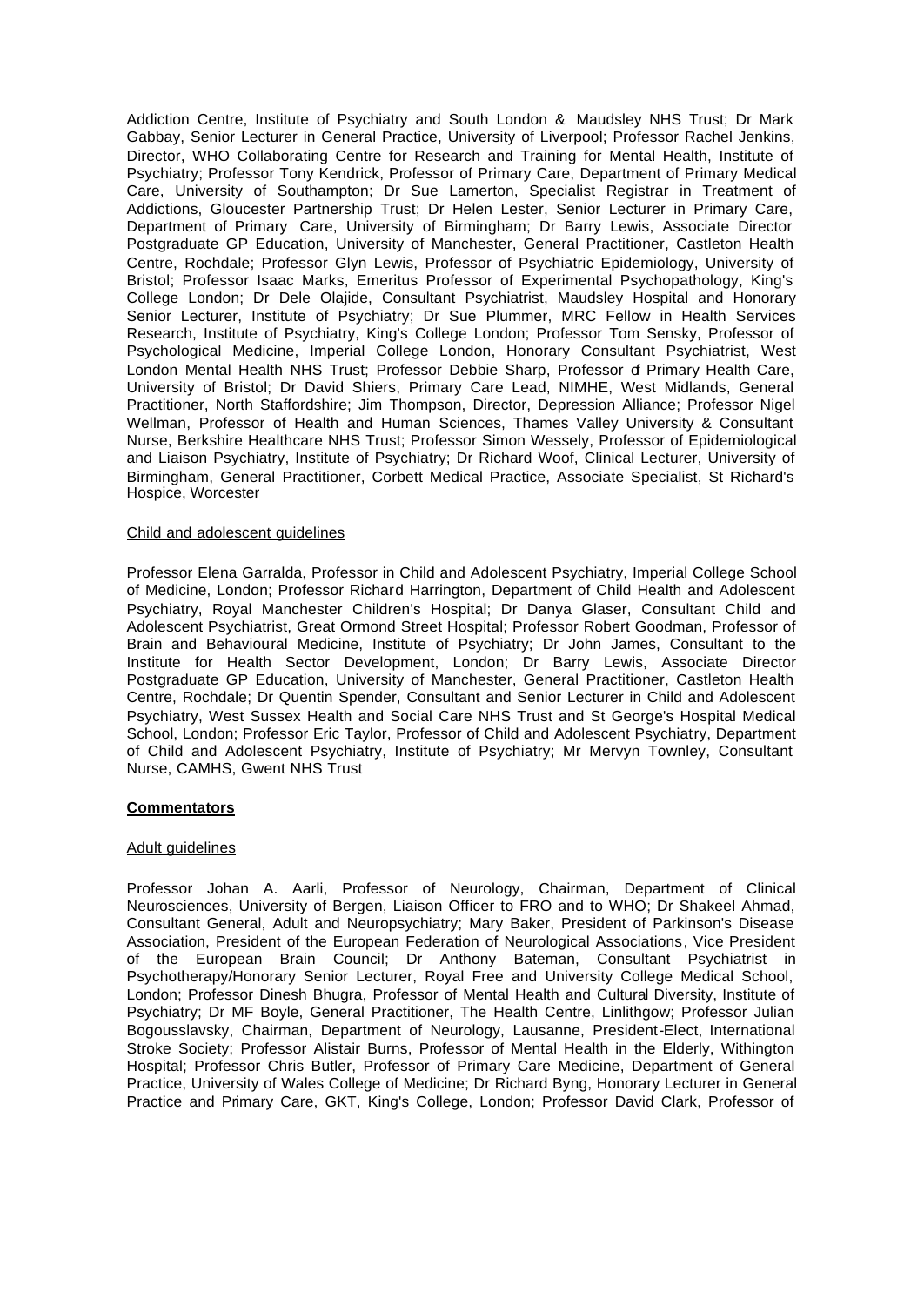Psychology and Head of Department, Department of Psychology, Institute of Psychiatry; Dr Alan Cohen, Director of Primary Care, Sainsbury Centre, Chair of the London Regional Development Centre; Professor Arthur Crisp, Emeritus Professor of Psychological Medicine, University of London at St George's Hospital Medical School; Professor Anke Ehlers, Wellcome Principal Research Fellow, Department of Psychology, Institute of Psychiatry; Professor Chris Fairburn, Wellcome Principal Research Fellow and Professor of Psychiatry, Department of Psychiatry, University of Oxford; Dr Andrew Farmer, Department of Primary Health Care, University of Oxford; Professor Anne Farmer, Professor of Psychiatric Nosology, Institute of Psychiatry; Professor Mark Freeston, Director of Research and Training, Newcastle Cognitive and Behaviour Centre; Dr Mark Gabbay, Senior Lecturer in General Practice, University of Liverpool; Dr Clare Gerada, Director of Primary Care NHS Clinical Governance Support Team, RCGP Director of Drugs Training Unit, General Practitioner; Professor Else Guthrie, Professor of Psychological Medicine and Medical Psychotherapy, Department of Psychiatry, Manchester Royal Infirmary; Dr Willie Hamilton, Research Fellow, University of Bristol; Dr Margaret Hannah, Consultant in Public Health, Fife NHS Board; Dr Madelyn Hicks, Consultant Psychiatrist, South London & Maudsley NHS Trust, Lecturer, Department of Social Medicine, Harvard Medical School, Honorary Research Worker, Department of Health Services Research, Institute of Psychiatry; Chris Holley, Consultant Nurse, Sexual Abuse and Women's Issues, South Staffordshire Healthcare NHS Trust; Professor Sheila Hollins, Professor of Psychiatry of Learning Disability, Department of Mental Health, St George's Hospital Medical School, London; Professor Amanda Howe, Professor of Primary Care, School of Medicine, Health Policy & Practice, University of East Anglia; Dr Steve Iliffe, Department of Primary Health Care, Royal Free and University College Medical School, London; Dr Navneet Kapur, Senior Lecturer in Psychiatry, Centre for Suicide Prevention, University of Manchester; Professor Tony Kendrick, Professor of Primary Care, University of Southampton; Dr David Kessler, Senior Clinical Research Fellow, Division of Primary Health Care, Bristol University; Professor Mike King, Professor of Psychiatry, Royal Free and University College Medical School, London; Professor Shon Lewis, Professor of Adult Psychiatry, School of Psychiatry and Behavioural Sciences, University of Manchester; Dr Anne Lingford- Hughes, Senior Lecturer, Division of Psychiatry, University of Bristol; Professor Alistair MacDonald, Professor of Psychiatry of Old Age, Lewisham and Guy's Mental Health Trust, London; Dr Viv Mak, Consultant in Psychiatry of the Elderly; Professor Anthony Mann, Professor of Epidemiological Psychiatry, King's College London; Professor Isaac Marks, Emeritus Professor of Experimental Psychopathology, King's College London; Dr Robert Mayer, GP Principal, Highgate Group Practice, London; Dr Colin Murray Parkes, Consultant Psychiatrist, St Christopher's Hospice, Syndenham and St Joseph's Hospice, Hackney, Life President of Cruse Bereavement Care, Editor Bereavement Care; Professor Sheila Payne; Dr Jack Piachaud, Consultant in Learning Disability, St Mary's Hospital, London; Dr Sue Plummer, MRC Fellow in Health Services Research, Institute of Psychiatry; Dr Nikki Rizvi, General Practitioner, London; Dr Suzanna Rose, Project Leader, Berkshire Traumatic Stress Service; Dr Chiara Samele, Non-Clinical Lecturer and Senior Researcher, Institute of Psychiatry, King's College Hospital; Professor Debbie Sharp, Professor of Primary Health Care, University of Bristol; Dr David Shiers, Primary Care Lead, NIMHE, West Midlands, General Practitioner, North Staffordshire; Dr Tim Steiner, Reader in Clinical Physiology, Imperial College London, Director and Trustee of World Headache Society and European Headache Federation; Dr Tim Stokes, Senior Lecturer in General Practice, Clinical Governance Research & Development Unit, University of Leicester; Professor Graham Thornicroft, Section of Community Psychiatry, Institute of Psychiatry; Professor André Tylee, Professor of Primary Care Mental Health, Institute of Psychiatry, Chair of the Primary Care Board, NIMHE, Editor, Primary Care Mental Health; Dr Graham Venables, Consultant Neurologist and Clinical Director, Neurosciences, Sheffield Teaching Hospital.

#### Child and adolescent quidelines

Professor Yvonne Carter, Head of Division of Community Sciences, Barts & The London; Dr Tim Chambers, Consultant Physician and Nephrologist, Bristol Royal Hospital for Sick Children; Dr Myra Cooper, Isis Education Centre, Warneford Hospital, Oxford; Dr Judith Dawkins, Consultant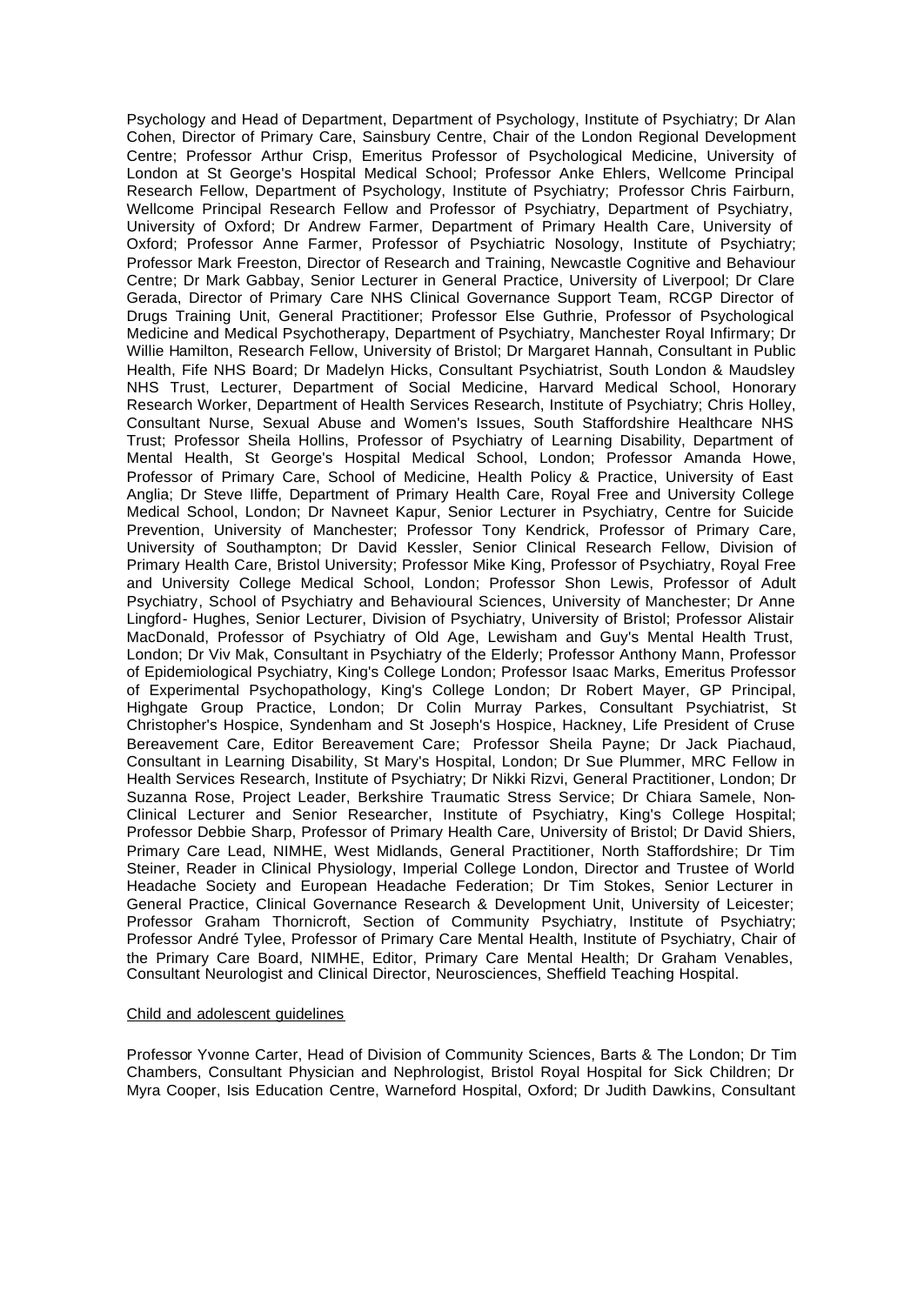Child and Adolescent Psychiatrist, Surrey; Dr Sharon Davies, Institute of Psychiatry, London; Dr Mary Eminson, Consultant Child and Adolescent Psychiatrist, CAMHS, Royal Bolton Hospital; Dr Isobel Heyman, Consultant Child Psychiatrist, Department of Child Psychiatry, Institute of Psychiatry, London; Dr Gillian Forrest, Senior Research Fellow, Section of Child and Adolescent Psychiatry, Oxford University; Dr Willie Hamilton, Research Fellow, University of Bristol; Dr Bob Jezzard, Department of Health, London; Professor Joe Kai, Professor of Primary Care, University of Nottingham; Dr Daphne Keen, Consultant Developmental Paediatrician, Community Child Health, St George's Hospital, London; Dr Barry Lewis, Associate Director Postgraduate GP Education, University of Manchester, General Practitioner, Castleton Health Centre, Rochdale; Dr Aidan Macfarlane, Independent International Consultant in the Strategic Planning of Child and Adolescent Services; Dr Robert Mayer, GP Principal, Highgate Group Practice, London; Dr Julian Morrell, Consultant Child and Adolescent Psychiatrist, Winnicott Research Unit, Department of Psychology, Reading University; Dr George Smerdon, General Practitioner, St Ives, Huntingdon; Dr Quentin Spender, Consultant and Senior Lecturer in Child and Adolescent Psychiatry, West Sussex Health and Social Care NHS Trust and St George's Hospital Medical School, London; Dr Jennifer Tyrrell, Consultant Paediatrician, Royal United Hospital, Bath; Dr Avril Washington, Consultant Paediatrician, Homerton University Hospital, London; Professor Bill Yule, Professor of Applied Child Psychology, Institute of Psychiatry, London.

References: Rachel Churchill and Hugh McGuire of The Cochrane Collaboration Depression, Anxiety & Neurosis group (CCDAN), Institute of Psychiatry, graded and provided comment on the references and provided the Cochrane reviews.

Codes: Dr Alan Cohen of the Sainsbury Centre for Mental Health, Cheryl Cowley, Health Information and Nurse Practitioner, The National Programme for IT (NPfIT) - Primary Care Team, Lynn Bracewell, National Clinical Classifications Service Manager NHS Information Authority, Winchester and Gareth Dear, Data Quality and Classification Advisor, National Clinical Classification Service, NHS Information Authority, Winchester supplied the equivalent clinical terms for the ICD-10 codes.

Resources: Ruth Jenkins, Mike Morgan and Lynette Timms checked the contact details for the resources section.

Project Management: Overall project management was initiated by Dr Sue Collinson and completed by Lucy Gardner, under the direction of Rachel Jenkins.

## **FIRST EDITION**

Expert input on particular topics was generously provided by the following people.

Dr Sube Banerjee, Dr Tom Carnwath, Professor Anna Cooper, Dr Michael Crowe, Dr Katy Drummond, Dr Jim Dyer, Dr Mike Farrell, Dr Mark Gabbay, Dr Clare Garrada, Dr Linda Gask, Professor Sir David Goldberg, Professor Sheila Hollins, Dr Gundi Kiemle, Professor Tony Kendrick, Professor Malcolm Lader, Professor Alistair MacDonald, Professor Isaac Marks, Mr John Park, Mr Stephen Popplestone, Ms Sue Plummer, Professor Jan Scott, Dr Ulrike Schmidt, Dr James Strachan, Mr David Taylor, Dr André Tylee, Dr John Turvill, Professor Simon Wessely. Jo Paton researched the evidence base and compiled the references and notes section and adapted the patient leaflets. Lynette Timms checked all the contact details for the Community Resources.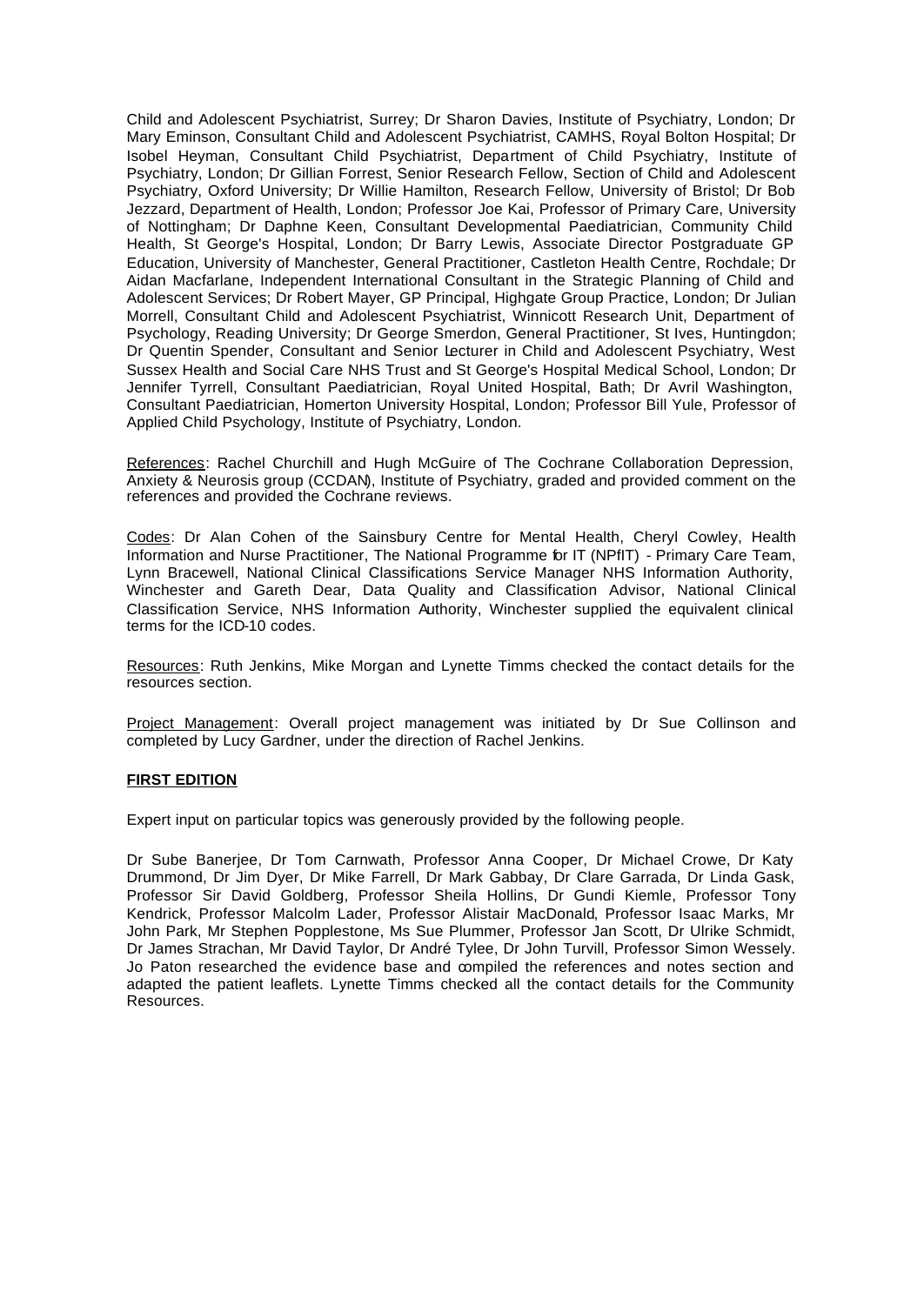# **UK National Editorial Team**

David Goldberg, Linda Gask, Rachel Jenkins, Barry Lewis, Jo Paton, Debbie Sharp, André Tylee. Overall management and co-ordination of the project was carried out by Jo Paton, under the direction of Rachel Jenkins.

# **UK National Consensus Group**

Ms Elizabeth Armstrong, Director, National Depression Care Training Centre; Dr Sube Banerjee, Lecturer, Institute of Psychiatry, Dr Mary Burd, Primary Care Psychology and Counselling Service; Dr Richard Byng, Lecturer, Department of General Practice and Primary Care, UMDS; Professor Anna Cooper, Professor of Psychiatry and Learning Disability, Glasgow University; Dr Katie Drummond, Psychiatrist of Disability; Ms Joan Foster, Chair, Counsellors in Primary Care; Dr Mark Gabbay, Senior Lecturer, Department of General Practice, Liverpool University; Dr Clare Garrada, RCGP Mental Health Task Force and Senior Policy Advisor, Department of Health; Dr Linda Gask, Reader in Psychiatry, University of Manchester; Professor Sir David Goldberg, Professor of Psychiatry, Institute of Psychiatry; Professor Glyn Harrison, Professor of Psychiatry, Bristol University; Professor Sheila Hollins, Department of Psychiatry of Disability, St George's Hospital; Professor Rachel Jenkins, Director, WHO Collaborating Centre for Research and Training for Mental Health; Professor Tony Kendrick, Professor of General Practice, University of Southampton; Dr David Kessler, GP, PriMHE; Professor Malcolm Lader, Professor of Clinical Psychopharmacology, Institute of Psychiatry; Dr Chris Manning, GP, co-Chair PriMHE; Dr Richard Maxwell, GP, PriMHE; Ms Sue Plummer, Research Nurse, Department of Psychiatric Nursing, Institute of Psychiatry; Professor Debbie Sharp, Professor of General Practice, University of Bristol; Professor Simon Wessely, Institute of Psychiatry; Dr Ellen Wilkinson, Lecturer, Department of Mental Health, Bristol University; Dr Alastair Wright, GP, formerly Editor, British Journal of General Practice; Ms Jo Paton, Researcher, Institute of Psychiatry.

# **Commentators**

The following people also provided valuable comments: Marion Beeforth, Service User; Nigel Duerdoth, Mental Health Foundation; John Mellor Clark, Psychological Therapies Research Centre; Dr Peter Orton, GP Advisor, Royal Society of Medicine; Dr Salman Rawaf, Public Health Department, MSW Health Authority; Ms Jackie Carnell, General Secretary, Community Practitioners and Health Visitors Association; Ms Jo Hesketh, Director, The Queens Nursing Institute; Ms Karen Gupta, Chair, Practice Nurse Forum, Royal College of Nursing; Mr Ian Moore, Community Mental Health Team Association; Brian Rodgers, Community Psychiatric Nurse Association.

## **International version**

J Banda (Zambia), D Berardi (Italy), A Bertelsen (Denmark), E Busnello (Brazil), A Carla (France), J E Cooper (UK), N Dedeoglu (Turkey), M P Deva (Malaysia), D Goldberg (UK), M Gomel (Australia), O Gureje (Nigeria), C Hunt (Australia), R Jenkins (UK), S Murthy (India), K Ogel (Turkey), C Pull (Luxembourg), D Roy (Canada), G E Simon (USA), P Verta (France), M Von Korff (USA) and N Wig (India).

D Goldberg and G E Simon were chief consultants for the project and compiled the information for each category of disorder.

Overall management and coordination of the project was carried out by Dr T B Ustun.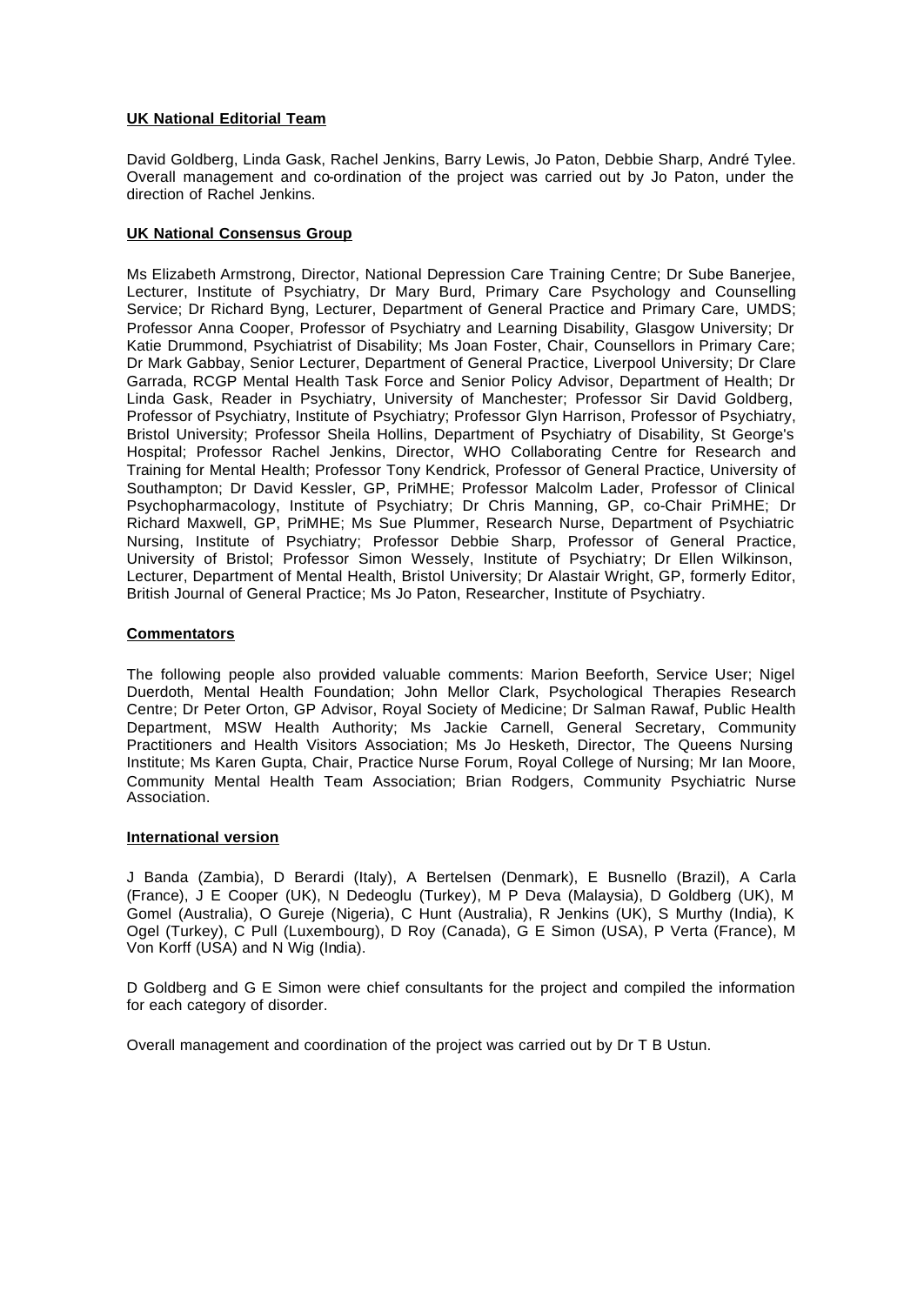#### **World Organization of National Colleges and Academies and Academic Associations of General Practitioners/Family Physicians (WONCA)**

C Bridges-Webb and H Lamberts.

#### **World Psychiatric Association**  N Sartorius and JJ López-Ibor Jr.

# **National Institute of Mental Health, USA**

K Magruder, D Reiger, J Gonzalez and G Norquist.

#### **Bristol version**

The editorial team were Catherine Crilly, Jonathan Evans, Glynn Harrison, Gemma McCann, Debbie Sharp, Cameron Smith, Ellen Wilkinson. Brendan Blair assisted with the guide to the Mental Health Act.

#### **Permissions**

We are grateful to the following organizations who kindly granted copyright permission for us to reproduce or adapt their work:

Radcliffe Medical Press: The School Refusal guideline was adapted from School refusal. In: Spender Q, Salt N, Dawkins J et al. (eds.) Child Mental Health in Primary Care. Oxford: Radcliffe Medical Press, 2001.

**The World Health Organization Division of Mental Health and Substance Abuse: Material from Mental Disorders in Primary Care: a WHO Educational Package: Patient leaflets** How to cut down on your drinking, the Anxiety disorder, Depression, Sleep, Unexplained physical complaints leaflets and all the interactive summary cards and the diagnostic checklists.

World Health Organization Collaborating Centres in Mental Health, Sydney and London: Extracts from Andrews G, Jenkins R (eds.) Management of Mental Disorders, UK Edition. Sydney: World Health Organization Collaborating Centre for Mental Health and Substance Abuse, 1999 - used in patient leaflets: Management strategies useful for a large number of disorders, Acute stress reaction, Alcohol misuse, Bipolar disorder, Drug use diary, Psychosis, Sleep problems, and Social and living skills checklist.

Mental Health Foundation: Extract from Managing Anxiety and Depression: a Self-Help Guide, used in patient leaflet Learning to relax.

Nottingham Alcohol and Drug Team: Extract from Problem Drug Use, used in patient leaflet Harm minimization: advice about safer drug use.

#### **This Guide has been endorsed by the following groups:**

WHO Collaborating Centre for Mental Health Research & Training, Institute of Psychiatry, King's College London

The Royal College of Psychiatrists

The Royal College of General Practitioners